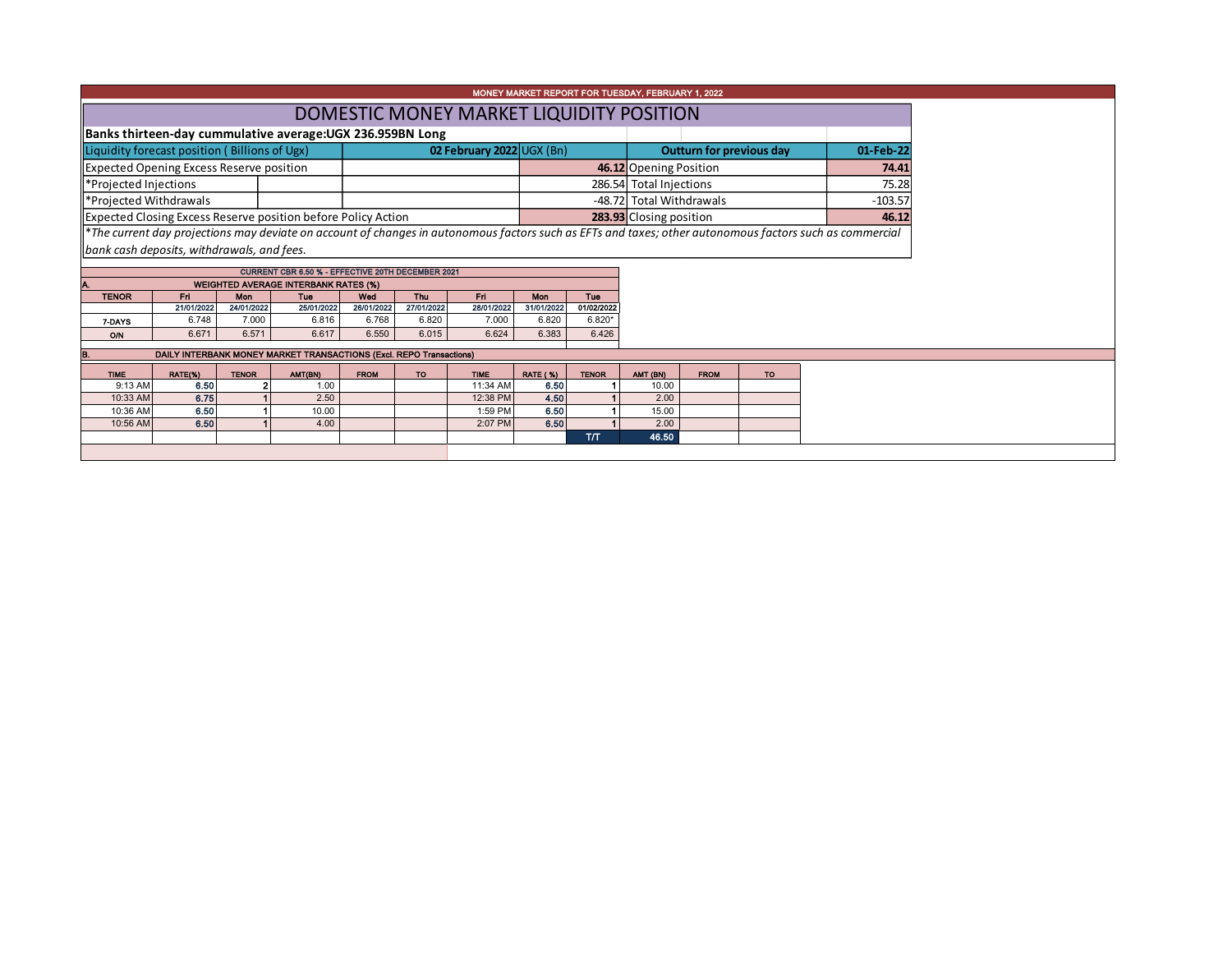|                                           |                      |                                                                                                                                                                                                                                                      |                                                                                                                                            |                                                                                                         |                                                                                                                                                                                |                                                                                                                                                                                                                                                                                                              |                                                                                            |                                                                    |                                                                                                                    |                                                                                               |                              |                                          | 01/02/2022 |
|-------------------------------------------|----------------------|------------------------------------------------------------------------------------------------------------------------------------------------------------------------------------------------------------------------------------------------------|--------------------------------------------------------------------------------------------------------------------------------------------|---------------------------------------------------------------------------------------------------------|--------------------------------------------------------------------------------------------------------------------------------------------------------------------------------|--------------------------------------------------------------------------------------------------------------------------------------------------------------------------------------------------------------------------------------------------------------------------------------------------------------|--------------------------------------------------------------------------------------------|--------------------------------------------------------------------|--------------------------------------------------------------------------------------------------------------------|-----------------------------------------------------------------------------------------------|------------------------------|------------------------------------------|------------|
|                                           |                      |                                                                                                                                                                                                                                                      |                                                                                                                                            |                                                                                                         |                                                                                                                                                                                |                                                                                                                                                                                                                                                                                                              |                                                                                            |                                                                    |                                                                                                                    |                                                                                               |                              |                                          |            |
|                                           |                      |                                                                                                                                                                                                                                                      |                                                                                                                                            |                                                                                                         |                                                                                                                                                                                |                                                                                                                                                                                                                                                                                                              |                                                                                            |                                                                    |                                                                                                                    |                                                                                               |                              |                                          |            |
|                                           |                      |                                                                                                                                                                                                                                                      |                                                                                                                                            |                                                                                                         |                                                                                                                                                                                |                                                                                                                                                                                                                                                                                                              |                                                                                            |                                                                    |                                                                                                                    |                                                                                               |                              |                                          |            |
| <b>THUR</b>                               | <b>THUR</b>          |                                                                                                                                                                                                                                                      | <b>THUR</b>                                                                                                                                | <b>THUR</b>                                                                                             | <b>THUR</b>                                                                                                                                                                    | <b>THUR</b>                                                                                                                                                                                                                                                                                                  | <b>THUR</b>                                                                                | <b>THUR</b>                                                        | <b>THUR</b>                                                                                                        | <b>THUR</b>                                                                                   | <b>TOTAL</b>                 |                                          |            |
|                                           |                      | 17-Feb-22                                                                                                                                                                                                                                            | 24-Feb-22                                                                                                                                  | 03-Mar-22                                                                                               | 10-Mar-22                                                                                                                                                                      | 17-Mar-22                                                                                                                                                                                                                                                                                                    | 31-Mar-22                                                                                  | 14-Apr-22                                                          | 04-Aug-22                                                                                                          | 18-Aug-22                                                                                     |                              |                                          |            |
|                                           | $\overline{a}$       | $\overline{a}$                                                                                                                                                                                                                                       | $\sim$                                                                                                                                     | $\sim$                                                                                                  |                                                                                                                                                                                | $\overline{a}$                                                                                                                                                                                                                                                                                               | $\overline{a}$                                                                             | $\overline{a}$                                                     | $\sim$                                                                                                             | $\overline{\phantom{a}}$                                                                      |                              |                                          |            |
|                                           | $\sim$               | $\overline{\phantom{a}}$                                                                                                                                                                                                                             | $\sim$                                                                                                                                     | $\sim$                                                                                                  | $\sim$                                                                                                                                                                         | $\sim$                                                                                                                                                                                                                                                                                                       | $\sim$                                                                                     | $\sim$                                                             | $\sim$                                                                                                             | $\sim$                                                                                        | $\sim$                       |                                          |            |
|                                           |                      |                                                                                                                                                                                                                                                      |                                                                                                                                            |                                                                                                         |                                                                                                                                                                                |                                                                                                                                                                                                                                                                                                              |                                                                                            |                                                                    |                                                                                                                    |                                                                                               |                              |                                          |            |
|                                           |                      |                                                                                                                                                                                                                                                      |                                                                                                                                            |                                                                                                         |                                                                                                                                                                                |                                                                                                                                                                                                                                                                                                              |                                                                                            |                                                                    |                                                                                                                    |                                                                                               |                              |                                          |            |
|                                           |                      |                                                                                                                                                                                                                                                      |                                                                                                                                            |                                                                                                         |                                                                                                                                                                                |                                                                                                                                                                                                                                                                                                              |                                                                                            |                                                                    |                                                                                                                    |                                                                                               |                              |                                          |            |
|                                           |                      |                                                                                                                                                                                                                                                      |                                                                                                                                            |                                                                                                         |                                                                                                                                                                                |                                                                                                                                                                                                                                                                                                              |                                                                                            |                                                                    |                                                                                                                    |                                                                                               |                              |                                          |            |
|                                           |                      |                                                                                                                                                                                                                                                      |                                                                                                                                            |                                                                                                         |                                                                                                                                                                                |                                                                                                                                                                                                                                                                                                              |                                                                                            |                                                                    |                                                                                                                    |                                                                                               |                              |                                          |            |
|                                           |                      | 5,641.46                                                                                                                                                                                                                                             | 02/02/2022                                                                                                                                 | OMO                                                                                                     | <b>ISSUE DATE</b>                                                                                                                                                              | <b>THUOMA</b>                                                                                                                                                                                                                                                                                                | <b>WAR</b>                                                                                 | <b>RANGE</b>                                                       | <b>TENOR</b>                                                                                                       |                                                                                               |                              |                                          |            |
|                                           |                      | 22,577.48                                                                                                                                                                                                                                            |                                                                                                                                            |                                                                                                         |                                                                                                                                                                                | 392.00                                                                                                                                                                                                                                                                                                       | 6.500                                                                                      |                                                                    |                                                                                                                    |                                                                                               |                              |                                          |            |
| <b>TOTAL TBILL &amp; TBOND STOCK- UGX</b> |                      | 28.218.94                                                                                                                                                                                                                                            |                                                                                                                                            |                                                                                                         | 05-Jan                                                                                                                                                                         | 273.00                                                                                                                                                                                                                                                                                                       | 6.500                                                                                      |                                                                    |                                                                                                                    |                                                                                               |                              |                                          |            |
|                                           |                      |                                                                                                                                                                                                                                                      |                                                                                                                                            |                                                                                                         | 06-Jan                                                                                                                                                                         | 9.95                                                                                                                                                                                                                                                                                                         | 6.906                                                                                      |                                                                    | 28                                                                                                                 |                                                                                               |                              |                                          |            |
| <b>TOTAL STOCK</b>                        | <b>YTM (%)</b>       | <b>CHANGE IN</b>                                                                                                                                                                                                                                     |                                                                                                                                            |                                                                                                         | 06-Jan                                                                                                                                                                         | 2.28                                                                                                                                                                                                                                                                                                         |                                                                                            |                                                                    |                                                                                                                    |                                                                                               |                              |                                          |            |
| (BN UGX)                                  | AT CUT OFF*          |                                                                                                                                                                                                                                                      |                                                                                                                                            |                                                                                                         |                                                                                                                                                                                |                                                                                                                                                                                                                                                                                                              |                                                                                            |                                                                    |                                                                                                                    |                                                                                               |                              |                                          |            |
|                                           |                      |                                                                                                                                                                                                                                                      |                                                                                                                                            |                                                                                                         |                                                                                                                                                                                |                                                                                                                                                                                                                                                                                                              |                                                                                            |                                                                    |                                                                                                                    |                                                                                               |                              |                                          |            |
|                                           |                      |                                                                                                                                                                                                                                                      |                                                                                                                                            |                                                                                                         |                                                                                                                                                                                |                                                                                                                                                                                                                                                                                                              |                                                                                            |                                                                    |                                                                                                                    |                                                                                               |                              |                                          |            |
|                                           |                      |                                                                                                                                                                                                                                                      |                                                                                                                                            |                                                                                                         |                                                                                                                                                                                |                                                                                                                                                                                                                                                                                                              |                                                                                            |                                                                    |                                                                                                                    |                                                                                               |                              |                                          |            |
| $\sim$                                    | 12.090               | $-1.010$                                                                                                                                                                                                                                             |                                                                                                                                            | <b>REPO</b>                                                                                             | 19-Jan                                                                                                                                                                         | 268.00                                                                                                                                                                                                                                                                                                       | 6.500                                                                                      |                                                                    |                                                                                                                    |                                                                                               |                              |                                          |            |
|                                           |                      |                                                                                                                                                                                                                                                      |                                                                                                                                            | <b>BOU BILL</b>                                                                                         | 20-Jan                                                                                                                                                                         | 42.77                                                                                                                                                                                                                                                                                                        | 6.906                                                                                      |                                                                    | 28                                                                                                                 |                                                                                               |                              |                                          |            |
|                                           |                      |                                                                                                                                                                                                                                                      |                                                                                                                                            |                                                                                                         |                                                                                                                                                                                |                                                                                                                                                                                                                                                                                                              |                                                                                            |                                                                    |                                                                                                                    |                                                                                               |                              |                                          |            |
| 1,119.91                                  | 14.390               | 1.390                                                                                                                                                                                                                                                |                                                                                                                                            |                                                                                                         |                                                                                                                                                                                |                                                                                                                                                                                                                                                                                                              |                                                                                            |                                                                    |                                                                                                                    |                                                                                               |                              |                                          |            |
| 10,605.20                                 | 14.000               | 0.261                                                                                                                                                                                                                                                |                                                                                                                                            | <b>BOU BILL</b>                                                                                         | 20-Jan                                                                                                                                                                         | 23.74                                                                                                                                                                                                                                                                                                        | 7.143                                                                                      |                                                                    | 56                                                                                                                 |                                                                                               |                              |                                          |            |
| 8,786.42<br>1,808.84                      | 14.390<br>15.900     | $-1.510$<br>0.400                                                                                                                                                                                                                                    |                                                                                                                                            | <b>BOU BILL</b><br><b>REPO</b>                                                                          | 20-Jan<br>20-Jan                                                                                                                                                               | 29.50<br>171.00                                                                                                                                                                                                                                                                                              | 7.398<br>6.500                                                                             |                                                                    | 84                                                                                                                 |                                                                                               |                              |                                          |            |
|                                           | 18/01/2022<br>690.37 | 03-Feb-22<br>29.20<br>20.00<br>20.00<br>719.57<br>(EI) STOCK OF TREASURY SECURITIES<br>On-the-run O/S T-BILL STOCKs (Bns-UGX)<br>On-the-run O/S T-BONDSTOCKs(Bns-UGX)<br>6.501<br>99.66<br>8.400<br>430.15<br>5,111.65<br>10.000<br>257.11<br>11.000 | 19/01/2022<br>10-Feb-22<br>43.00<br>43.00<br>LAST TBIILS ISSUE DATE: 20-JANUARY-2022<br>$YIM (+/-)$<br>0.000<br>0.000<br>$-0.400$<br>1.000 | 20/01/2022<br>10.00<br>10.00<br>Total O/S Repo, Reverse Repo, BOU Bill balances held by BOU: UGX 919 BN | 2.30<br>2.30<br>Eii)<br>02/02/2022 REPO<br><b>REPO</b><br><b>BOU BILL</b><br><b>BOU BILL</b><br><b>BOU BILL</b><br><b>REPO</b><br><b>REVREPO</b><br><b>REPO</b><br><b>REPO</b> | <b>CBR AND THE 7- DAY WAR INTERBANK RATES</b><br>21/01/2022<br>MONETARY POLICY OPERATIONS MATURITIES PROFILE: (03-FEB- 2022 TO 18-AUG- 2022)<br>5.60<br>5.60<br>Total O/S Deposit Auction & BOU Bill balances held by BOU up to 18 AUGUST 2022: UGX 229 BN<br>06-Jan<br>06-Jan<br>11-Jan<br>14-Jan<br>17-Jan | 24/01/2022<br>24.00<br>24.00<br>$31 - Dec$<br>5.09<br>374.00<br>185.00<br>242.00<br>232.00 | 5.09<br>5.09<br>7.149<br>7.452<br>6.500<br>6.500<br>6.500<br>6.500 | 25/01/2022<br>30.00<br>30.00<br><b>MONETARY POLICY MARKET OPERATIONS</b><br>(VERTICAL REPOS, REV-REPOS & BOU BILL) | • Overnight WAR -7-day WAR - CBR rate -Upper bound -Lower bound<br>33.00<br>33.00<br>56<br>84 | 27/01/2022<br>26.60<br>26.60 | 28/01/2022<br>690.37<br>228.79<br>919.15 | 31/01/2022 |

WAR-Weighted Average Rate